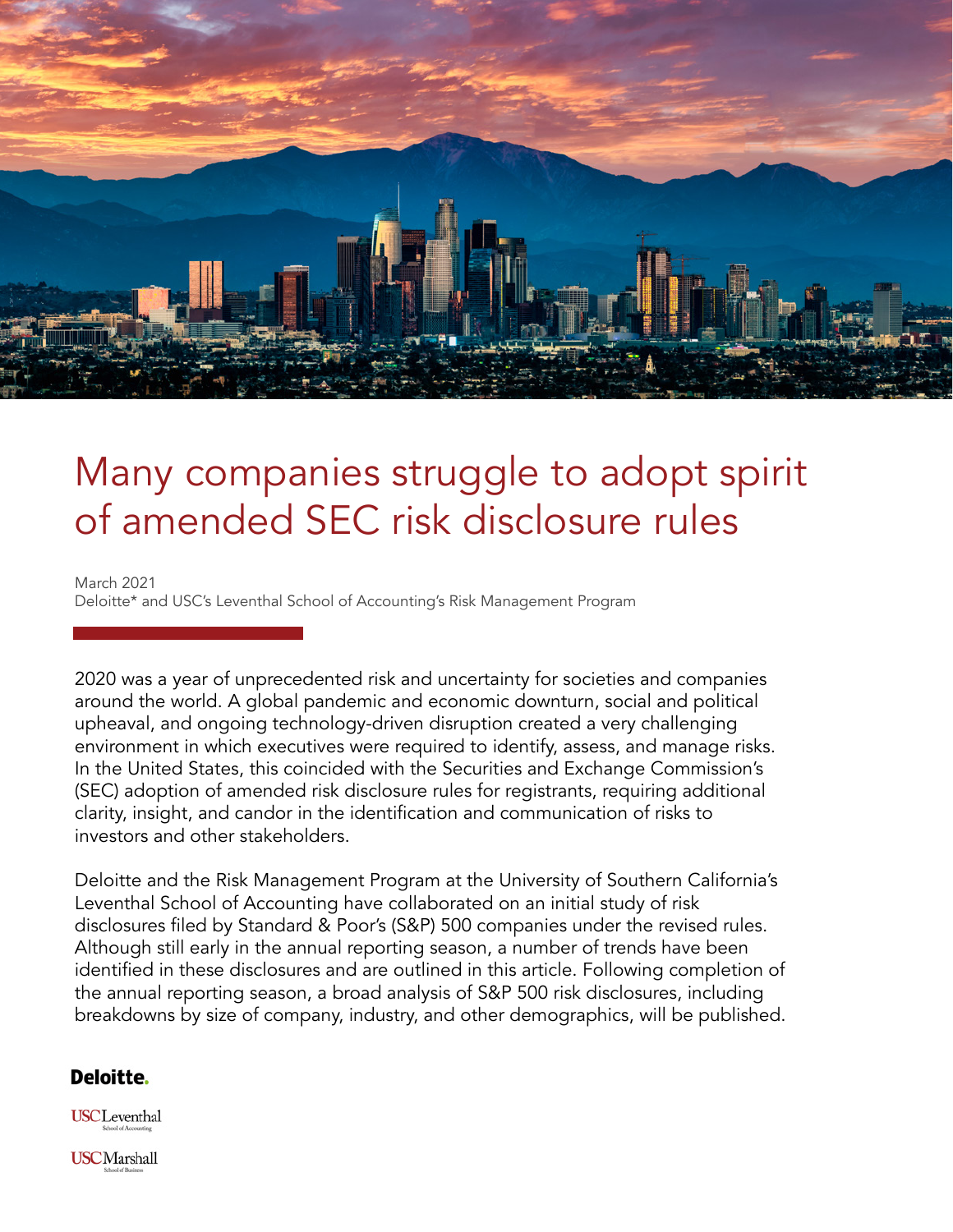## Changing risk disclosure rules

As part of its Disclosure Effectiveness Initiative, the SEC amended the requirements governing the disclosure of risks in SEC filings.<sup>1</sup> Effective on November 9, 2020, these amendments sought "to address the lengthy and generic nature of the risk factor disclosure presented by many registrants."2 The SEC promulgated the amendments to "improve the readability of disclosure documents as well as discourage repetition and the disclosure of information that is not material." $^3$ The SEC made three specific changes:

- Risk summaries are required for long disclosures. If a risk disclosure exceeds 15 pages, companies must include a summary of "concise, bulleted or numbered statements"4 of their risks (which should not be longer than two pages) to "enhance the readability and usefulness."<sup>5</sup>
- Companies must now disclose "material" risks. "Material" refers to risks "to which reasonable investors would attach importance in making investment or voting decisions."6 Previously, companies were required to disclose their "most significant" risks, a term which was not defined. Determining which risks are material is intended to be left to each company's judgment, a "principles-based, registrant-specific approach."7 The intent is to address the increasing "length of risk factor disclosures and the number of risks disclosed" by limiting the disclosure to only material risks.<sup>8</sup>
- Companies must organize risks under relevant headings. In an attempt to improve the organization and readability of risks, companies must group related risks under headings, and segregate generic risks that could apply to any company under a section titled "General Risk Factors."

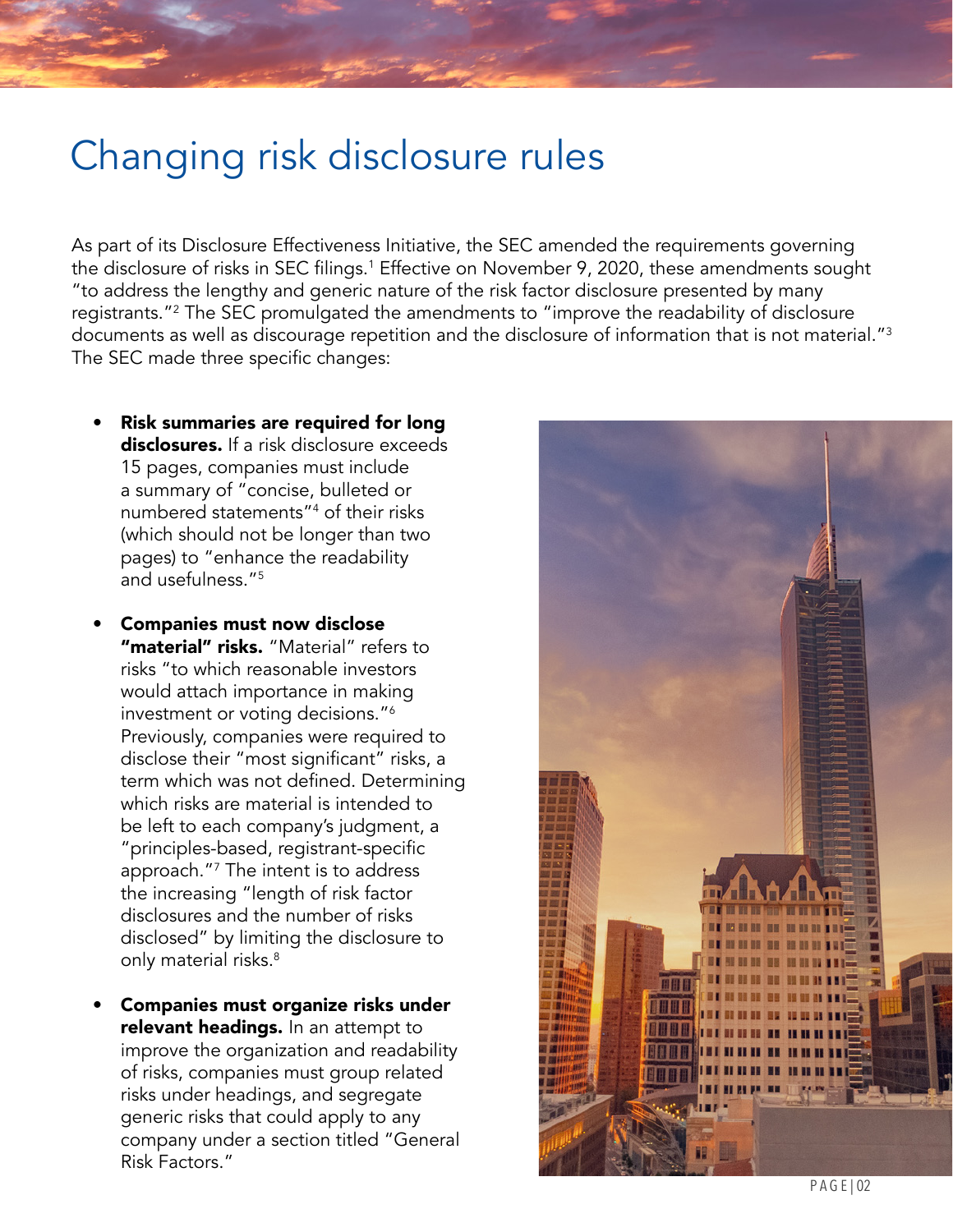# Analysis of rules adoption

To assess the adoption of the amended requirements, risk disclosures from the annual reports filed as of February 10, 2021 by 88 S&P 500 companies have been reviewed and all findings are based on the analysis of the 88 companies' filings.<sup>9</sup> Through this analysis, a number of trends, suggested practices, and learnings have been identified that may assist in the annual report filing process for companies moving forward. Key findings are as follows:

- Number of pages and number of risks did not decrease as anticipated.
	- ▶ 89% of companies actually increased the number of **pages**. The average number of pages is now 13 per company, up from 12 before the amendments.
	- ▶ 73% of companies also **increased the number of listed risks**, for an average of 30 risks per company compared to 29 before the amendments.
- Most companies did not need to include a risk summary, and most who did only included risk sub captions.
	- ▶ Although the SEC estimated that 40% of registrants would exceed the 15-page threshold and require a summary,<sup>10</sup> only 17% of companies reviewed fit into this category.
	- Twelve summaries consisted of a bulleted list of all or most of the risk sub captions (often verbatim), rather than including a prioritized list as suggested by the SEC.<sup>11</sup>
	- ▶ Three companies did prioritize their risks, which led to a more effective summary. One company mentioned less than half of its risks in the summary and set forth short bullet points capturing the gist of, rather than repeating verbatim, sub captions.
- Risk headings are being used, but they are often very generic.
	- ▶ 55% of companies began using headings for the first time and, of the 40 companies previously using headings, 24 increased the number of headings used. One company did not comply with the requirement.
	- The average number of headings per company was five and the average number of risks per heading was seven, although some headings contained as many as 41 risks.
	- ▶ The most common heading categories were variants of business, operational, industry, strategic transactions, legal, regulatory, cyber, intellectual property, COVID-19, indebtedness, common stock, and economic risks.
	- ▶ 39% of companies used a "general risks" heading, contrary to the SEC's advice.12

*(continued on next page)*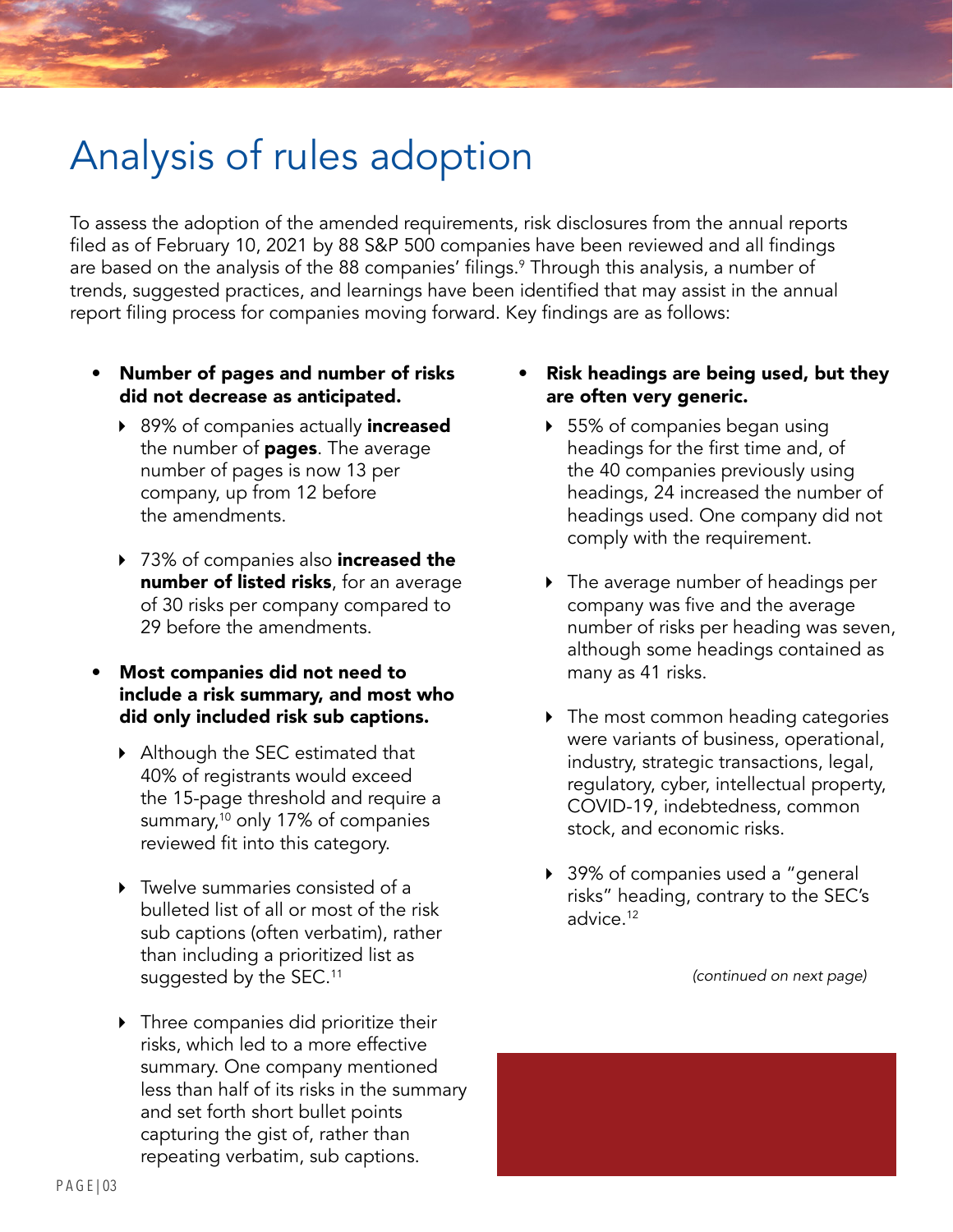

### Analysis of rules adoption (*continued*)

- COVID-19 risk disclosures were extensive which is in line with the SEC's guidance.
	- All but one company included at least one stand-alone COVID-19 risk disclosure responding to the SEC's April 2020 COVID guidance, which urged companies to disclose financial and operational impacts and "as much information as is practicable."13
	- ▶ Stand-alone COVID-19 risk disclosures ranged from one-fifth of a page to five pages, and 72% of companies also mentioned COVID-19 in at least one other risk. Seven companies included COVID-19 in 12 or more other risks.
	- Although these extensive disclosures may have increased page length and number of risks from last year, even when excluded, there has been no net decrease in the average page length or number of risks.

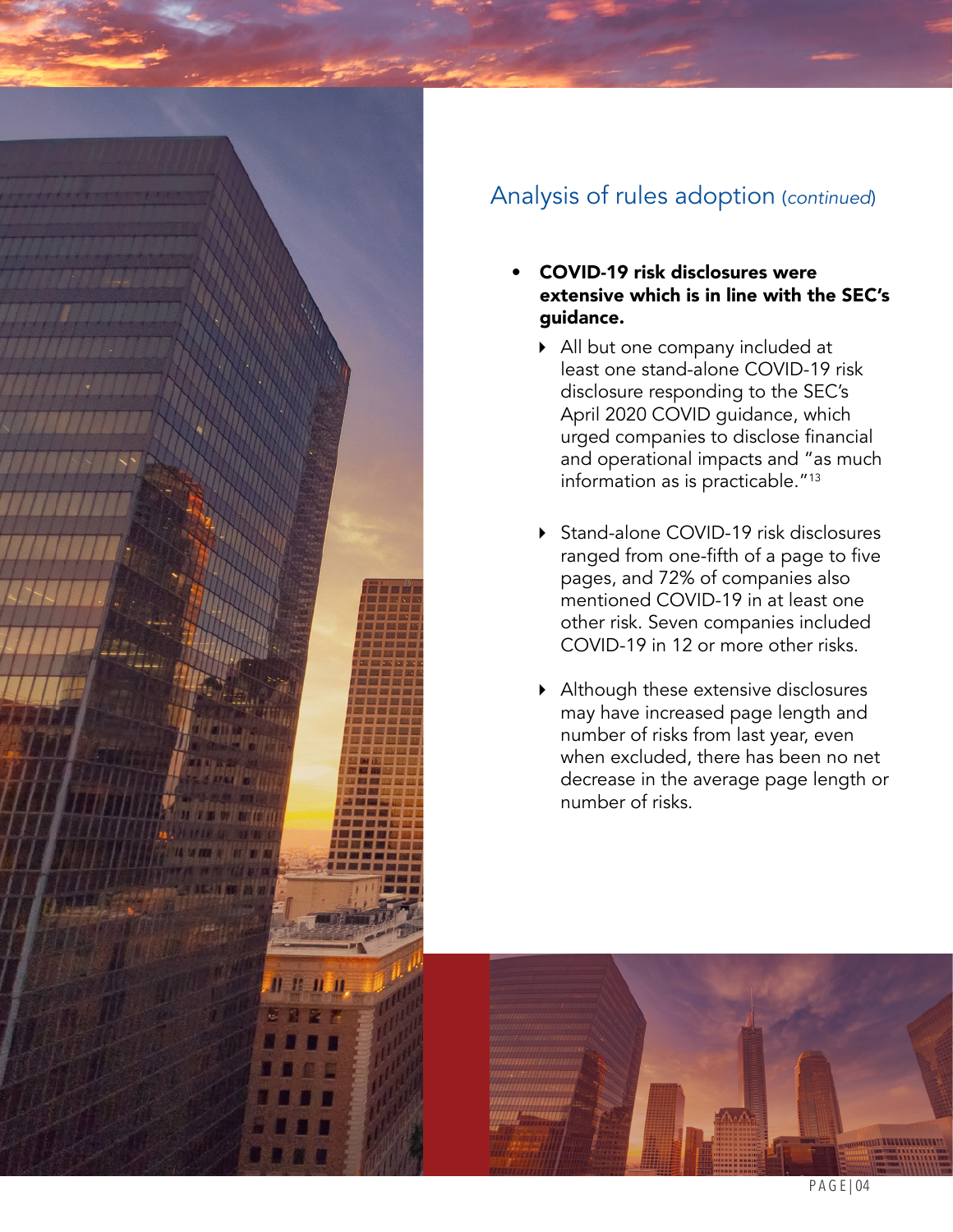## Recommended leading practices

• Align enterprise risk management and external reporting activities.

There is a natural tension between the need to maintain the confidentiality of competitively sensitive information about unique and specific risks faced by a company, with the obligation to comply with SEC regulations and investor expectations regarding risk disclosures. Close collaboration between the enterprise risk management (ERM) or equivalent function, responsible for identifying, assessing, and managing material risks to the company, and the external reporting function responsible for meeting regulatory and investor expectations is recommended.

This could result in closer alignment of internal risk registers with external risk disclosures and enable a company to meet the SEC's expectations for "disclosure that is more in line with the way the registrant's management and its board of directors monitor and assess the business and therefore would be easier for registrants to prepare using existing metrics and reporting mechanisms."14 One company did follow this approach and outlined in its disclosure the alignment of its ERM process with its risk disclosure reporting, including compliance with the Committee on Sponsoring Organizations' (COSO) ERM standards.

- Avoid listing generic risks. Including boilerplate, generic risks, or risks that could apply to many businesses operating in the same industry does not provide an investor with a sense of whether an investment in the company is "speculative or risky." Wherever possible, a company should avoid inclusion of these risks. In those instances when use of a generic business risk is necessary, a company should follow the SEC's recommendation to tailor the risk so that it highlights areas that are unique to the company, and avoid using a "General Risk Factors" section.15
- Use specific headings to improve readability and usefulness. Organizing risks into headings allows a reader to better understand a company's systemic and linked risks, and to better compare the risks of one company to another. Headings should be specific enough that grouped risks have true connections, and should not include more than seven risks. Used properly, the headings can improve the readability and usefulness of the disclosure and offset the challenges posed by lengthier disclosures, in line with the SEC's expectations.16

*(continued on next page)*